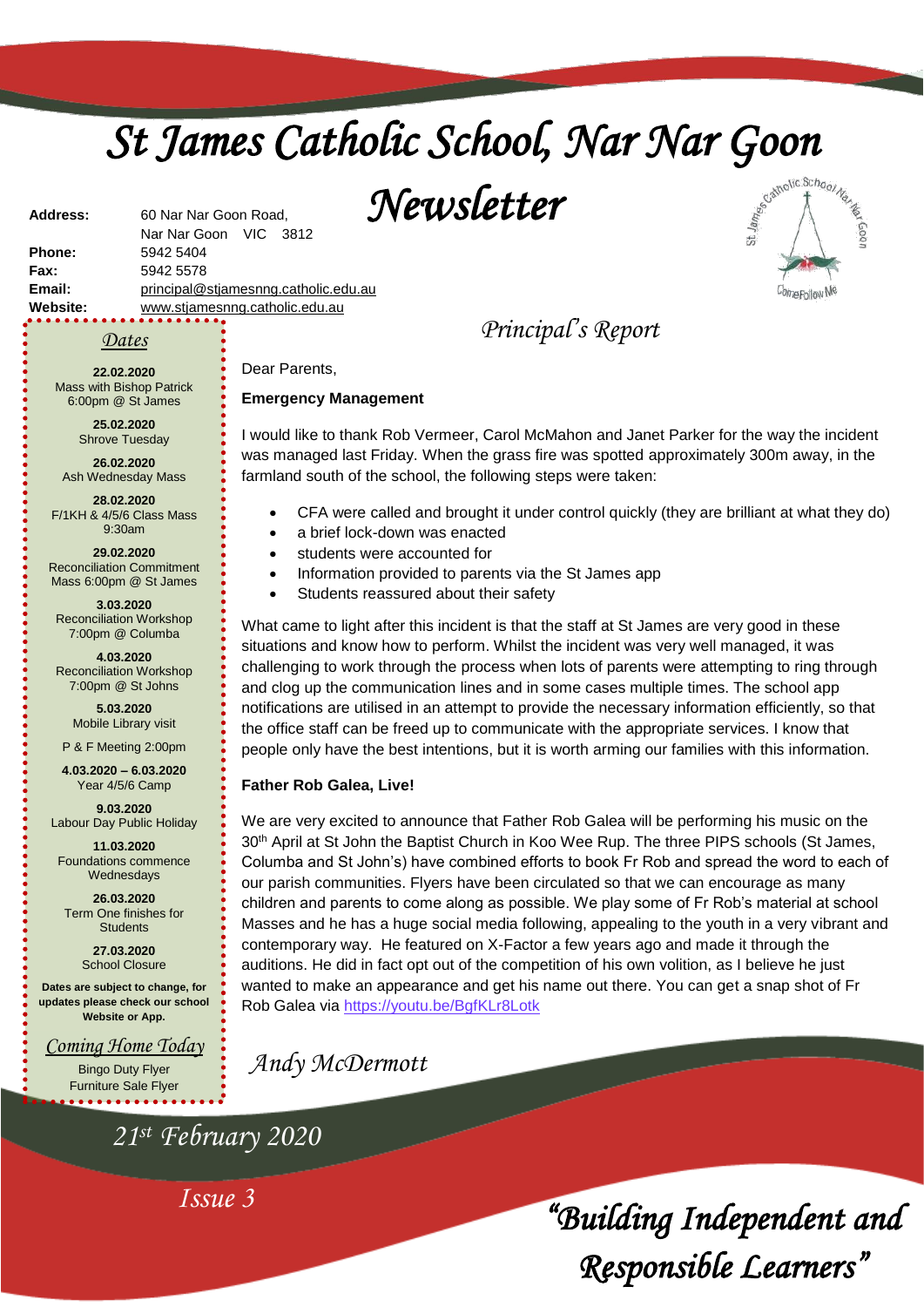## **Important Dates to Remember**

#### **Bishop attending Mass at St James**

We are pleased to announce that Bishop Patrick is hosting Mass at St James on **Saturday 22nd February 6:00pm**. All welcome to attend.

## **Shrove Tuesday - 25th February**

All Year levels will be served pancakes at morning tea, pancakes will be prepared by parent volunteers. Teachers will explore why we celebrate Shrove Tuesday and how this forms part of our Catholic tradition.

# **Ash Wednesday Mass – 26th February 11:30am**

At this Mass, we begin the liturgical season of LENT and the journey of prayer, alms-giving and fasting toward Easter.

After Mass we **will not** be having a shared morning tea as this day begins the fasting season of Lent. There will be other opportunities throughout the term for celebrating Mass and morning tea together as a community.

# **Care Group**

Our Care Group provides help/support for any of our school families in times of need, such as accident, illness etc.

As part of Care Group we set up a food bank at school to give support to some of our families.

To help give us a good start for the new school year we are asking as many people as we can to provide a meal to keep in the freezer until needed. If you are able to provide a meal, please use an ice cream container or tin foil container for storage. On the container write the date, name of meal and ingredients used. Meals can be given to the school office.

Meal ideas that freeze well would be casseroles, homemade sausage rolls or pasties, quiche, lasagna or soups.

# **Monday Lunches 2020**

**account.**

| <b>Monday 24th February:</b>                                                                                            | Helper                      |  |
|-------------------------------------------------------------------------------------------------------------------------|-----------------------------|--|
| Ham and Pineapple Pizza - ham and<br>pineapple pizza                                                                    | Meagan<br>Rogers            |  |
| OR                                                                                                                      | Simone                      |  |
| <b>Fresh Fruit Salad with Vanilla Bean</b><br><b>Yoghurt</b> – fresh seasonal fruit topped with<br>vanilla bean yoghurt | <b>Bialy</b>                |  |
| Monday 2 <sup>nd</sup> March:                                                                                           | Helper                      |  |
| Ham and Cheese Toasted sandwich -<br>toasted ham and cheese sandwich                                                    | Mary<br>Claire<br>Patterson |  |
| OR                                                                                                                      |                             |  |
| <b>Lasagne - homemade layers of bolognaise,</b><br>béchamel and cheese                                                  | Kristen<br>Hilder           |  |
| Please note Monday lunches will only be through CDF<br>Pay, cash payments will no longer be accepted.                   |                             |  |
| To set up a your CDF account go to<br>https://stjamesnng.cdfpay.org.au select new parent                                |                             |  |

# **St James Prayer**

Lord our Guiding Light,

Let us follow in the footsteps of St James with shell in hand

May the Spirit guide us to show love, peace and

forgiveness Come follow me

Help us to strive to do our best in all the learning we

do

We pray for wisdom with God's creation to care for all living things

Come follow me

Help us to be a friend, like St James was to Jesus Bless our families, friends and community

Guide our community to nurture and grow in faith

Come follow me

Amen 

## **Advisory Committee**

Committee members for 2020 are:

## **Executive Officials:**

Andrew McDermott and Fr Peter Kooloos

**Chairperson:** Gehan Dedigama

#### **Board Members:**

| Ryan Lawlor                                 | Eve Koch                       |  |
|---------------------------------------------|--------------------------------|--|
| Justine Langley                             | Liz Cunningham                 |  |
| Steph Katta                                 | <b>Tory Parker (Secretary)</b> |  |
| Next Advisory Committee Meeting, 17th March |                                |  |
| 2020                                        |                                |  |

# **Parents and Friends**

Committee Members for 2020 are:

| Meagan Rogers   |
|-----------------|
| Karen Lawlor    |
| Emma Spoard     |
| Donna Reilly    |
| Justine Langley |
|                 |

**Next P & F Meeting, 5th March 2020 @ 2:00pm**

## **Student Absences**

To avoid students having UNEXPLAINED ABSENCES, Parents/Guardians are reminded to inform the School by 9.30am via Email –

**office@stjamesnng.catholic.edu.au** OR Phone – 5942 5404.

Please provide the student's name, date and reason for absence.

# **Late Arrivals / Early Departures**

office and fill in the Sign In / Sign Out Register. Office If you are dropping your child off late (after the bell has gone) or collecting him/her early you must visit the staff will take your child through to their class at an appropriate time to ensure minimal disruption is made to the classrooms.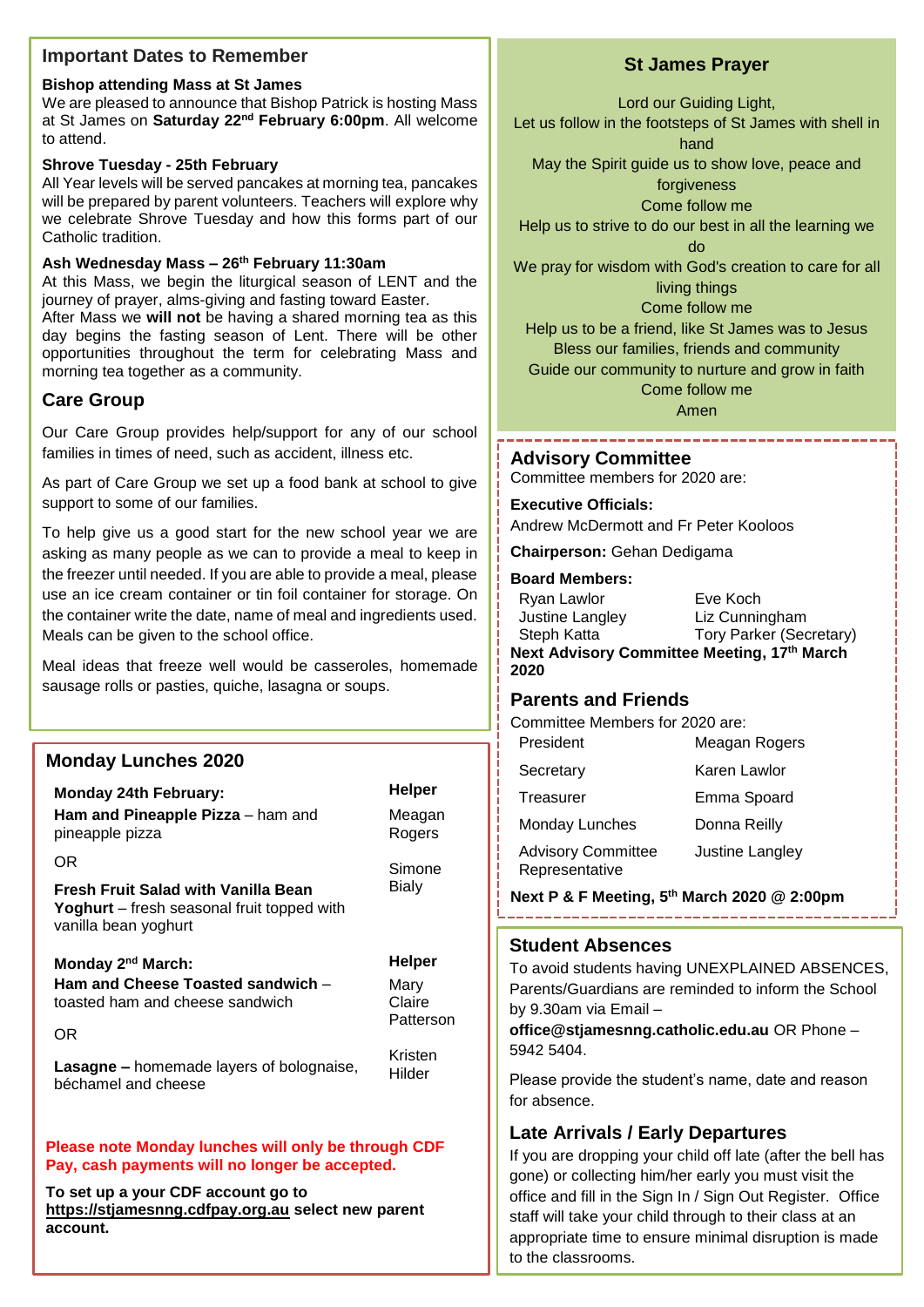# **Assembly Awards Monday 10th February Foundation/One KH**

Jack – dynamite job in listening and giving the teacher 5! Jackson – dynamite job counting with the class

#### **Foundation/One EB**

Lachlan – good listening in class Pippa – good listening in class

#### **Year Two/Three GB**

Kobi U – wonderful efforts on his recount writing Tyson – fantastic work with place value and counting

#### **Year Two/Three JK**

Holly – excellent work with Place Value in Maths Josh – excellent job listening and following instructions in the classroom

# **Monday 17th February**

## **Foundation/One KH**

Georgie P – dynamite job in encouraging others to do their best Georgia M - dynamite job in encouraging other to do their best

#### **Foundation/One EB**

Sophie – always putting her hand up and contributing to class Bailee – always putting her hand up and contributing to class

#### **Year Two/Three GB**

Evie – amazing improvements in her spelling

Milla – fabulous work with her reading comprehension

#### **Year Two/Three JK**

Zali – amazing persistence when using a dictionary to spell in Maths

Antonio – being a fantastic technology helper

# **2020 Sacrament Program**

# **Reconciliation Commitment Mass Saturday 29th February 6:00pm @ St James**

Parent/child workshop Tuesday 3rd March 7:00pm @ Columba Bunyip Wednesday 4th March 7:00pm @ St Johns Koo Wee Rup

Sacrament of Reconciliation Wednesday 25<sup>th</sup> March 7:00pm @ St James

#### **Confirmation:**

Commitment Mass – Saturday 18th April 6:00pm @ St James

Sacrament Mass - Thursday 14<sup>th</sup> May 7:00pm @ St Johns

#### **Eucharist:**

Commitment Mass – Saturday 18th July 6:00pm @ St James

Sacrament of Eucharist – Sunday 8<sup>th</sup> August 6:00pm @ St James



# **Foundation/One News**

Students in F/1 have been doing wonderful learning over the last couple of weeks! Students have been learning and practising the sign of the cross and Year 1 students have been helping to teach Foundation students the St James Prayer.

## **F/1KH**

- I have enjoyed learning the sign of the cross. Harper
- I have enjoyed writing the letter a. Jack
- I have enjoyed making new friends. Harvey
- I have enjoyed setting goals. Felicity
- I have enjoyed learning more about recounts. -Arthur
- I have enjoyed putting words into sentences. –Betty

#### **F/1EB**

- Spelling and sentences with words- Pippa
- Word work in our rotations- Travis
- Words and sentences starting with 's'- Sophie
- Doing yoga- Finn
- Lots of work in Maths- Raiden
- Doing writing in our books- Kobie
- Reading books and doing drawings about them- Holly
- Reading books- Eve
- All the writing we've done- Bailee
- I've enjoyed doing Maths- Jaxon
- Morning activities with threading- Billy
- Yoga- Scarlett
- Drawing- Aanya
- Writing about the books we've read- Lachlan
- Learning 'p p p pretty pigs'- Rydah
- Drawing- Miles

Over the last two weeks, Foundation students have begun learning their sounds. Students have explored the /s/ /a/ /t/ /p/ /i/ and /n/ sound. Encourage your child to continue to practise these sounds at home as well as brainstorm some words with these sounds at the start.